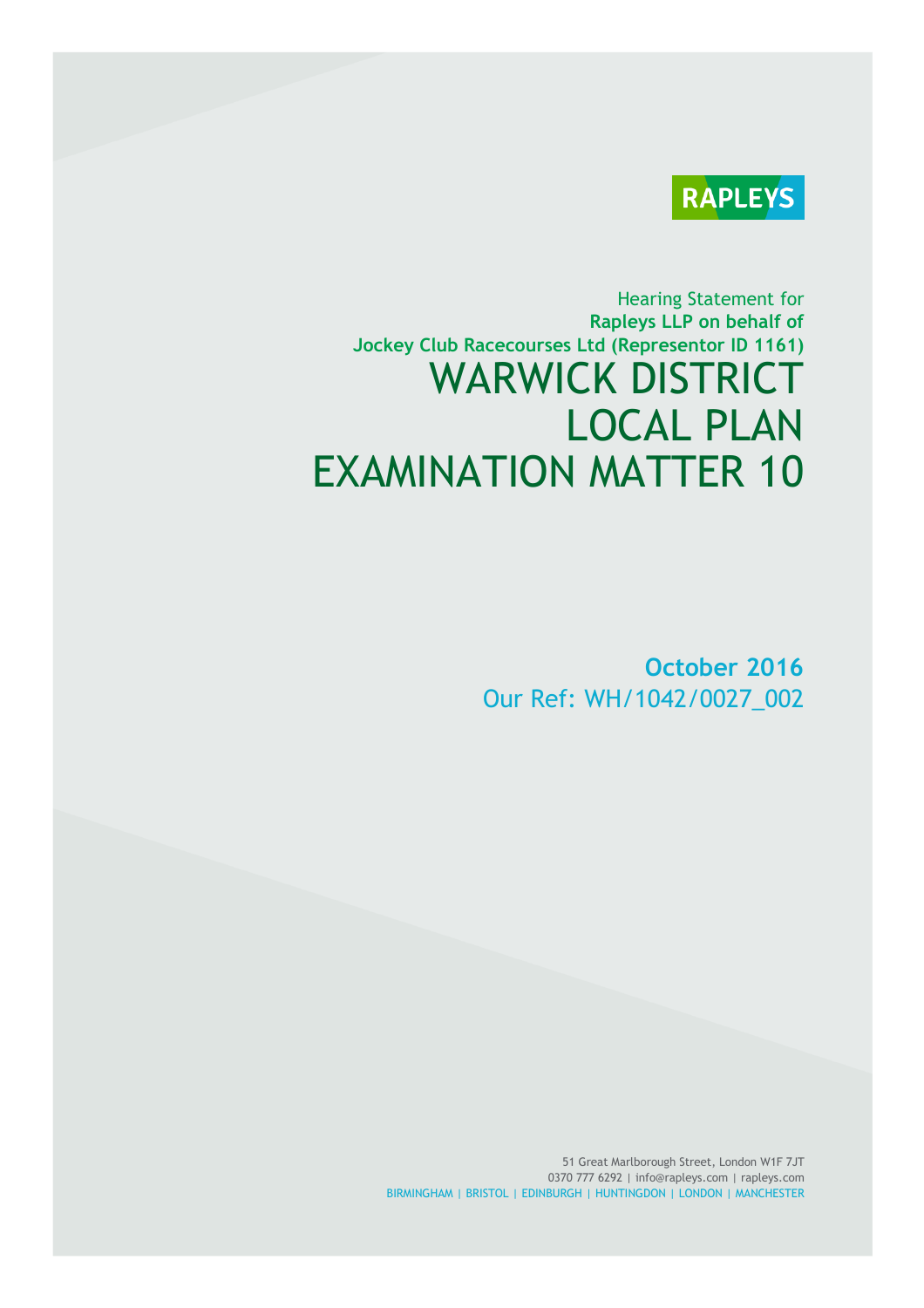### **Contents**

- 1 Introduction
- 2 Jockey Club Racecourses and Warwick Racecourse
- 3 Policy CT7 and Explanatory Paragraphs
- 4 Statement of Common Ground
- 5 Conclusion

Appendix 1 – Agreed Amendments to Policy CT7 and Explanatory Paragraphs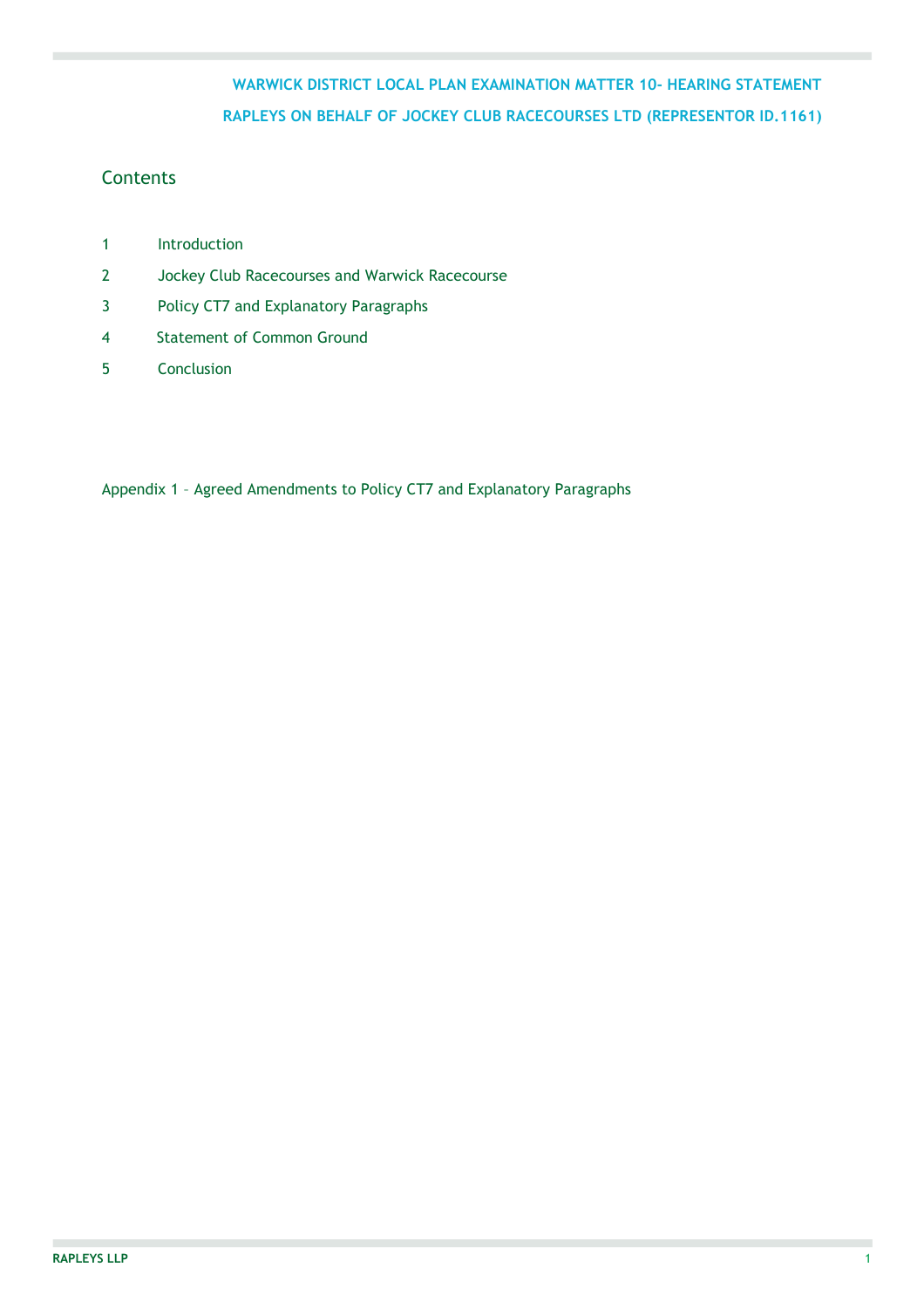### **1 INTRODUCTION**

- 1.1 This Hearing Statement has been prepared on behalf of Jockey Club Racecourses Ltd ('JCR') in response to the Examination Matter 10.
- 1.2 JCR is the longstanding operator of Warwick Racecourse. The JCR's operational area of the Racecourse includes the grandstand and other facilities located to the east of the race track.
- 1.3 JCR submitted representations to the Publication Draft Local Plan 2014 ('the Publication Draft Plan 2014') consultation in June 2014. JCR objected to Policies CT2 and CT7 in relation to the principle of a Masterplan approach to development and lack of necessary flexibility.
- 1.4 Since then, the preparation of a Masterplan for St Mary's Lands, which includes the operational areas of the Racecourse, has been advanced by Warwick District Council ('WDC') in partnership with a Working Group, Warwick Town Council and Warwickshire County Council. The Working Group is made up of key stakeholders including JCR. Public consultation on the "Outline Proposals" for the emerging Masterplan was undertaken in June 2016. It is understood that WDC is aiming to approve the Masterplan during Q2 of 2017.
- 1.5 As part of the Working Group, WDC has engaged JCR in the preparation of the Masterplan. Consequently, JCR has a better understanding of the WDC's objective for the Masterplan approach to facilitate development within St Mary's Lands. In light of this, JCR has entered into discussions with WDC regarding the wording of Policy CT7 and agreed a Statement of Common Ground ('SoCG') with WDC, which includes agreed amendments to the wording of Policy CT7 and its explanatory paragraphs.
- 1.6 Another change in circumstances since the 2014 representations is that an aspiration for a hotel is primarily WDC's objective rather than being promoted as part of JCR's business and future aspirations. As such, this Statement will address the Examination Matter 10 in relation to Policy CT7.
- 1.7 Specifically, this Statement provides background to JCR and Warwick Racecourse, and responds to the Examination Matter 10 and Issue on the approach towards culture, leisure and tourism and Question 3:
	- Is Policy CT7 justified in its approach?
	- Does it provide adequate safeguards in terms of heritage assets and the vitality and viability of the Town Centre?
	- Is it sufficiently flexible?

### **2 JOCKEY CLUB RACECOURSES AND WARWICK RACECOURSE**

- 2.1 JCR is the largest racecourse group in the UK by turnover and attendees. It is governed by a Royal Charter and its profits are reinvested in the long term development and enhancement of its racing venues and British racing as a sport.
- 2.2 Warwick Racecourse is one of the 15 leading racecourse which form part of JCR's national portfolio. It is a National Hunt racing venue and holds 17 race meetings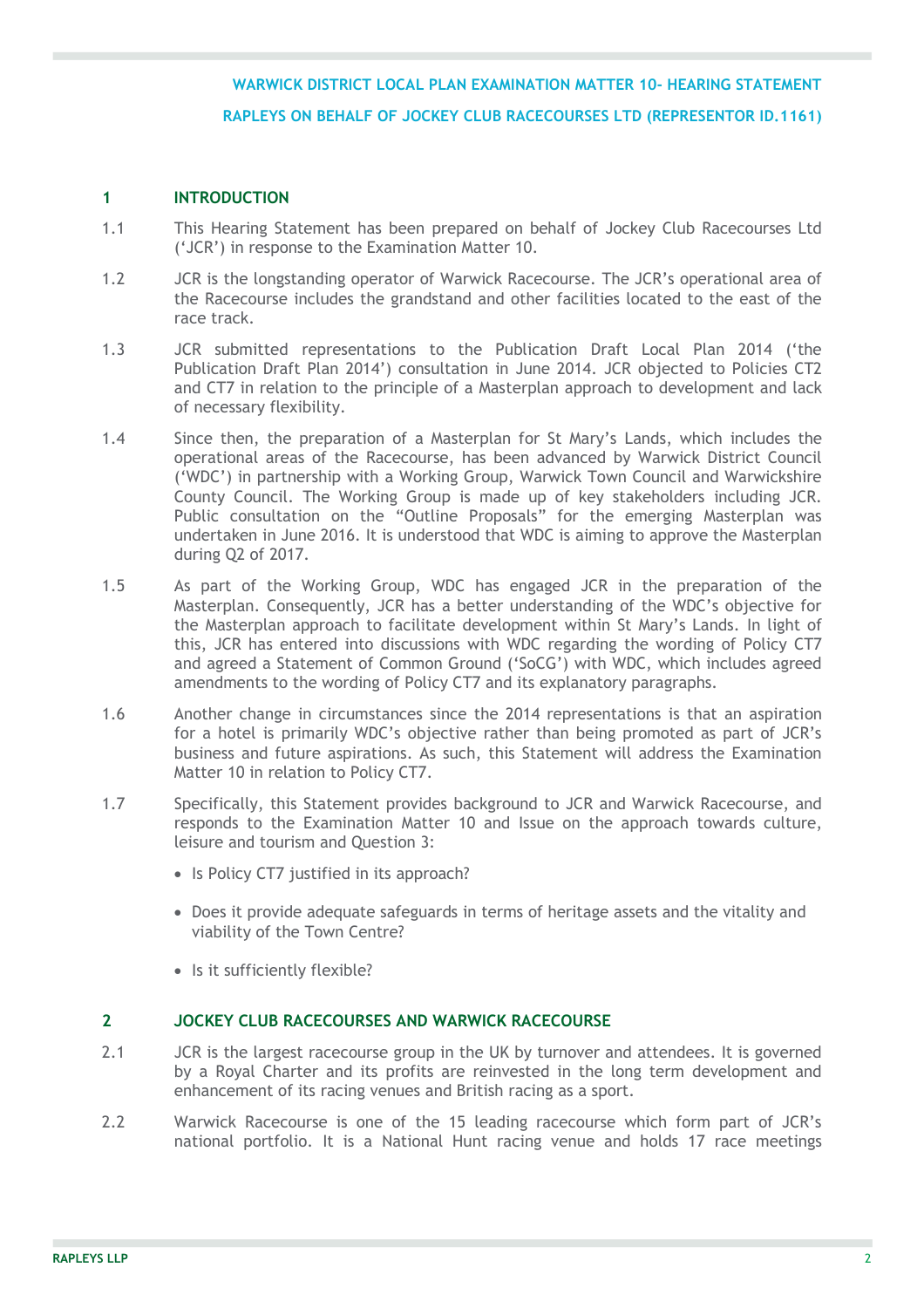throughout the year annually. The Racecourse saw the highest number of attendance at a race meeting, reaching approximately 5,500 racegoers.

- 2.3 Horseracing at Warwick Racecourse has a longstanding history, which began as early as the turn of the 18th century, and it is the first course to host a jump race (i.e. National Hunt racing) in the UK. Therefore, Warwick Racecourse is important to the District and the racing industry in terms of its history and heritage, as well as being part of the social, cultural and economic infrastructure of the District.
- 2.4 More specifically, the Racecourse's primary function as a racing venue, it brings significant economic benefits, as follows:
	- The Racecourse attracts approximately 35,000 racegoers each year;
	- In addition to the permanent (12) employed by JCR, circa 70 temporary staff such as catering, raceday marshalling and security) are employed during a race meeting, in addition to numerous contractors; and
	- The Racecourse also generates a significant number of indirect jobs, for example in the race horse training industry.
- 2.5 As explained in the previous representations, there is a need for Warwick Racecourse to diversify the function of the racecourse facilities in order for the primary function as a racing venue to be financially viable in the long term. Indeed, in addition to the principle business of the Racecourse as a horse racing venue, there are other complimentary function and activities operated by the Racecourse, which are integral to JCR's businesses all year round outside the racing calendar. These include:
	- The Racecourse's facilities being used for hosting corporate events, conferences, meetings, weddings, exhibitions and trade shows;
	- The operation of the Caravan Park which is located within the race track;
	- Hosting a number of community events in conjunction with Rotary Club, the Court Leet, Warwick Lions, contributing valuably to their valuable causes, and
	- The Racecourse engaging in numerous charitable fund raising activities with race days collections, through which, with collective efforts, raise more than £100,000 per annum for local charities.
- 2.6 The Racecourse is therefore a major leisure and sporting venue and tourist attraction in the District. The diverse range of functions and activities provides evidence for the Racecourse's important role and function as key social, cultural and economic infrastructure. JCR continually strives to improve business operations and will look for opportunities for improvements to, and enhancement of, the existing facilities.
- 2.7 In this regard, JCR has a number of key objectives, including:
	- Securing the long term future of Warwick Racecourse as a National Hunt racing venue through investing in the ongoing improvement to the facilities and business operations, such as replacement saddling boxes.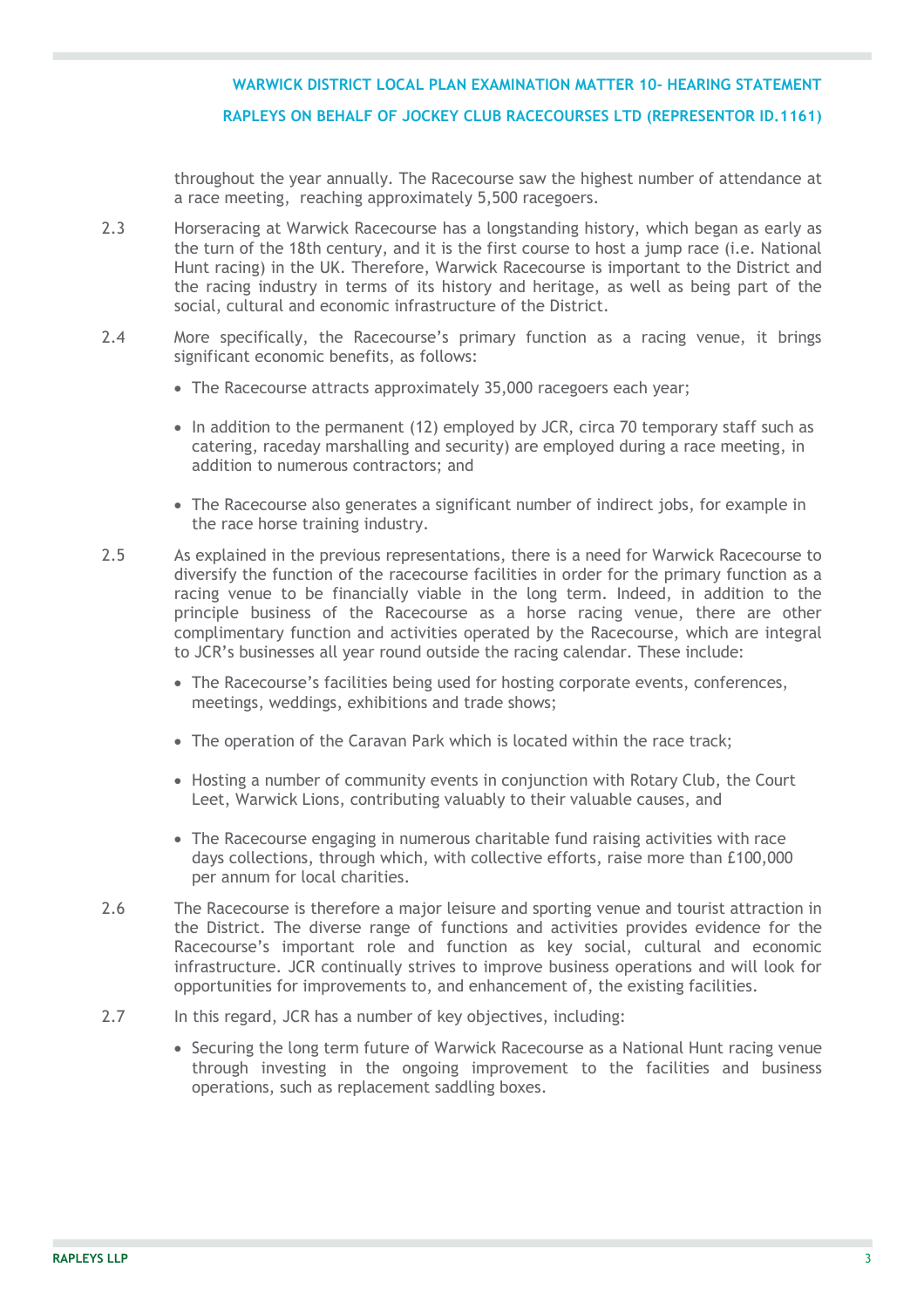- Giving consideration to the future modernisation and upgrades of the facilities as a major sporting venue and visitor attraction, such as renewal of the Chandler Suite and a new main racecourse entrance.
- Retaining and creating jobs through the year-round employment of administrative staff based at the Racecourse, the employment of additional staff during race meetings and other events, and the potential for further employment through future enhancement of the facilities.
- 2.8 JCR seeks to ensure that there is an appropriate planning policy framework for the racecourse, which protects and supports the ongoing operation and future improvements/enhancements of the racecourse and its diverse functions to secure the long term future of the venue as a racing facility.

### **3 POLICY CT7 AND EXPLANATORY PARAGRAPHS**

3.1 This section responds to the Examination Matter 10 Question 3, where relevant.

#### **Is Policy CT7 justified in its Approach?**

- 3.2 Policy CT7 seeks to deliver development proposals within St Mary's Lands, including Warwick Racecourse, through a Masterplan approach to provide a framework for the determination of planning applications. Non-statutory planning documents, such as Masterplans, should guide and enable development, and inform the decision making process, as a material consideration. However, the Policy's objective to ensure that development proposals for recreation, leisure, horse racing and visitor accommodation are delivered sensitively, having regard to the heritage assets and environmental considerations, is justified.
- 3.3 The Racecourse and associated facilities are "social, recreation and cultural facilities" as defined by the National Planning Policy Framework ('NPPF'). The NPPF advises that local plans should set out opportunities for development and clear policies on what will or will not be permitted and where (Paragraph 154). In this context, it is considered that the Masterplan which seeks to facilitate development opportunities within St Mary's Lands, for types of development identified under Explanation Paragraph 3.142, satisfies the requirements of the NPPF to plan positively for social, recreation and cultural facilities to enhance the sustainable communities and to guard against the unnecessary loss of such facilities.

### **Does it provide adequate safeguards in terms of heritage assets and the vitality and viability of the Town Centre?**

- 3.4 One of the requirements for a Masterplan is to identify the significance of heritage assets and setting out how these will be sustained and enhanced. This will be reviewed in the context of future aspirations for St Mary's Lands as a leisure and recreational area through a Masterplan approach. This provides adequate safeguards in terms of heritage assets above the planning application process.
- 3.5 With regard to safeguarding the vitality and viability of the Town Centre, it should be noted that the Racecourse and associated facilities are a longstanding and established horse racing venue and leisure facility in the District. As such, improvements and enhancements of such an established facility in the City should not have adverse impact on the vitality and viability of the Town Centre. Rather, such proposals should be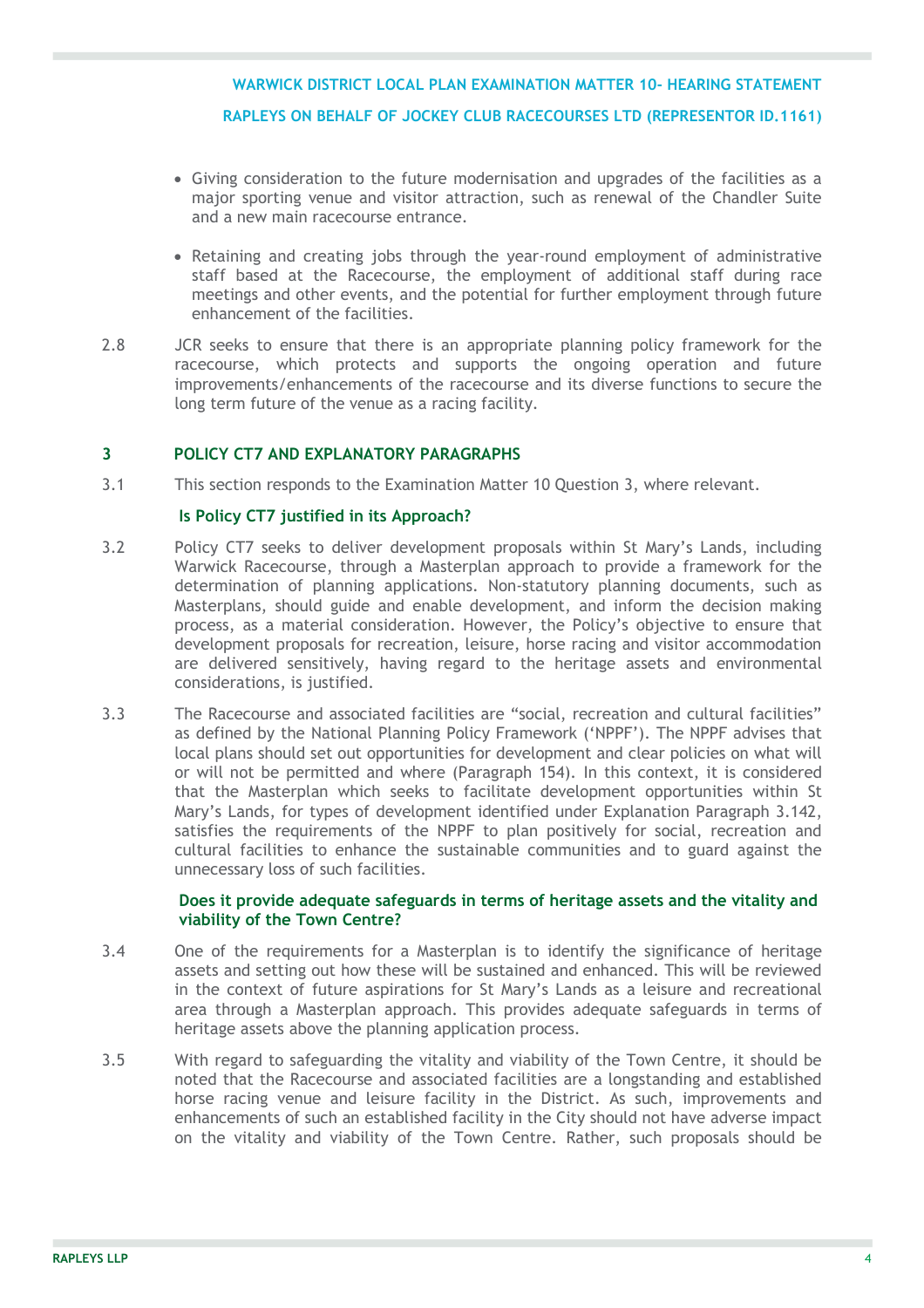encouraged to ensure the long term vitality and viability of the Racecourse and its diverse functions.

### **Is it sufficiently flexible?**

- 3.6 Policy CT7 and its explanatory paragraphs in relation to St Mary's Lands, as currently drafted, permit proposals only if they are included in an approved Masterplan, regardless of the scale and nature of development proposals. Whilst the preparation of the emerging Masterplan is underway and it is understood that WDC is aiming for the document's approval during Q2 of 2017, there is an element of uncertainty as to the final contents and timing of approval and the process for updating an approved Masterplan in the future. As the determination of planning applications is plan-led, it is important to ensure that the Local Plan is sufficiently flexible to respond to unforeseen and changing circumstances, particularly because the Local Plan covers a long term period, and it is understood that a Masterplan pursuant to Policy CT7 has not yet reached a stage where it can be approved.
- 3.7 In this regard, the NPPF seeks to ensure sustainable economic growth, and advises that planning should operate to encourage and not act as an impediment to sustainable growth (Paragraph 19). It also advises that investment in business should not be overburdened by the combined requirements of planning policy expectations. In particular, local planning authorities are required to support existing business sectors and ensure that policies are flexible enough to accommodate needs not anticipated in the plan and to allow for a rapid response to changes in economic circumstances (paragraph 21).
- 3.8 Whilst JCR's current aspirations are incorporated in the draft Masterplan Outline Proposals document (June 2016), it is possible that other requirements and development needs might arise in the long term. However, Policy CT7, as currently drafted, does not provide any flexibility to respond such circumstances, contrary to the NPPF's requirements. The Policy would place an unnecessary burden and cost on JCR to justify proposals brought forward in the absence of an approved or update Masterplan, or not included in an approved Masterplan, even if the proposals are those directly relating to the Racecourse's operational needs, regardless of its scale and nature.
- 3.9 Therefore, the wording of the Policy is not sufficiently flexible and fails to meet the NPPF's tests of soundness. In this regard, a Statement of Common Ground has been agreed between WDC and JCR, as set out in the following section.

### **4 STATEMENT OF COMMON GROUND BETWEEN WDC AND JCR**

- 4.1 JCR entered into discussions with WDC during the Examination process in order to identify areas of agreement.
- 4.2 As a result of these discussions, WDC and JCR have identified that both parties are in agreement of the following matters:

i) Policy CT7 and the explanatory paragraphs should recognise that Warwick Racecourse is one of the key leisure, tourist and economic assets in St Mary's Lands and the ongoing vitality and viability of the facility is supported.

ii) The principle of the Masterplan approach to delivering development within St Mary's Lands is justified, given sensitive considerations which would need to be given in respect of the heritage assets and biodiversity.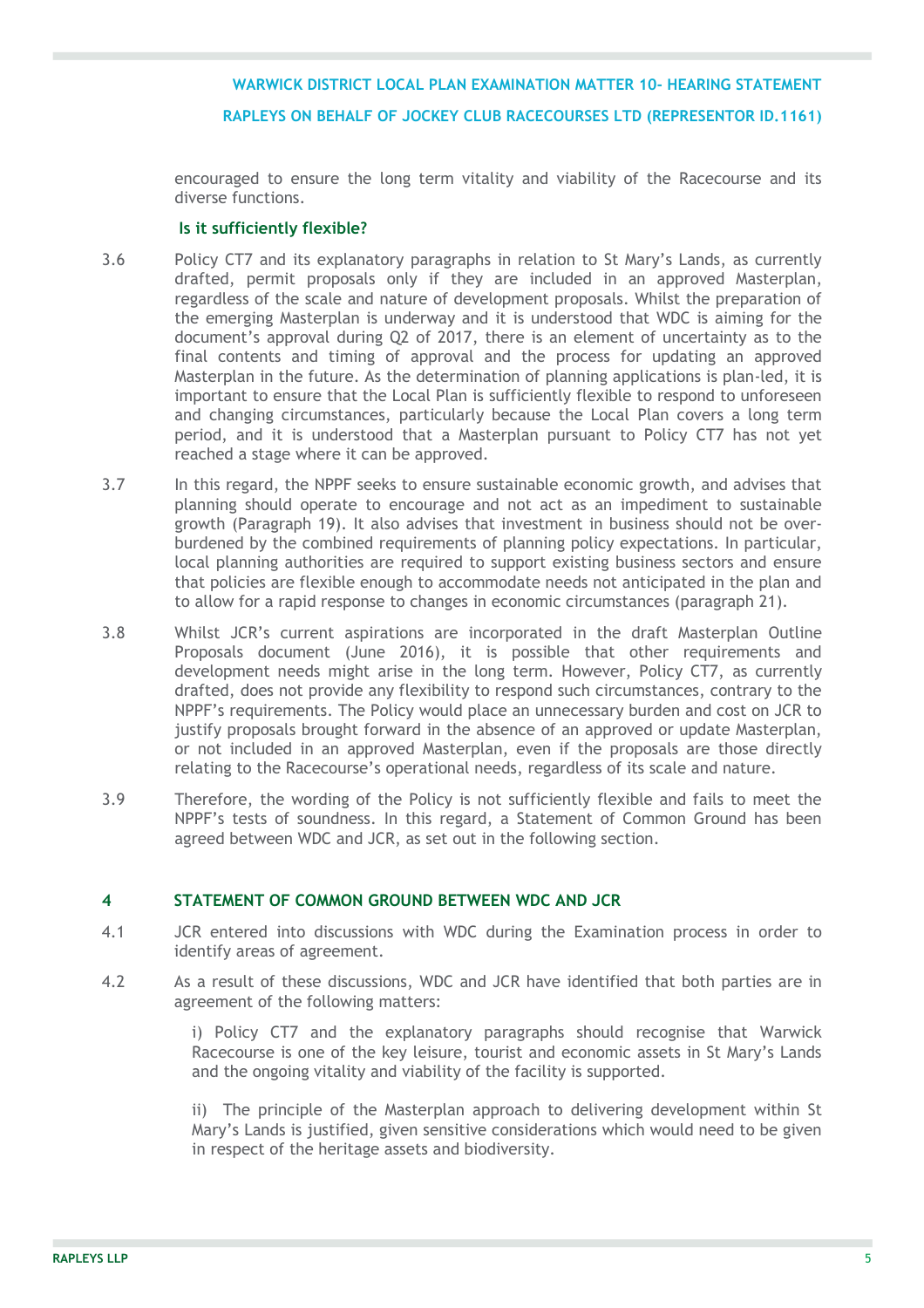iii) Policy CT7 and the explanatory paragraphs in relation to development within St Mary's Lands require that development can only be brought forward in line with an approved Masterplan. The wording, as it stands, is not sufficiently flexible to respond to unforeseen and changing circumstances in the future and as such, an element of flexibility should be introduced, for the soundness of the Plan.

- 4.3 In order to address i) and iii), WDC and JCR agreed on the amendments to the wording of Policy CT7 and its explanatory paragraphs relative to St Mary's Lands, which are appended at **Appendix 1**. It is considered that the set of amendments will provide flexibility to ensure that the Masterplan will be kept under review by WDC, whilst providing an appropriate planning policy framework for the determination of proposals not included in the approved Masterplan.
- 4.4 There is an area which has not yet been resolved, as identified in the agreed SoCG. JCR considers that the following sentence should be incorporated in the policy to ensure necessary flexibility in the absence of an approved Masterplan.

*"Where proposals are brought forward in the absence of an approved or updated masterplan or not included in the masterplan, proposals will be considered, having regard to points a) to e), where relevant and appropriate to the scale and nature of the development proposed."*

4.5 There is an area which JCR wishes to explore through the Examination process, as a Masterplan has not yet been approved and the programme and areas of work towards adoption of a policy compliant Masterplan are not clear. We therefore consider that Policy CT7 should provide an appropriate planning framework for the determination of proposals, in the event that there is a delay in WDC's Masterplan approval process.

### **5 CONCLUSION**

- 5.1 As stated in this Statement, JCR does not object to the principle of the proposed Masterplan approach, having involved in the preparation of the emerging Masterplan as part of the Working Group. JCR welcomes the Policy's recognition of Warwick Racecourse as an important recreation, leisure and entertainment facility in the District, and support for the ongoing vitality and viability of the Racecourse and its diverse functions.
- 5.2 Notwithstanding this, it is considered that Policy CT7 is not sufficiently flexible, as it prevents development not included in an approved Masterplan from coming forward, regardless of the nature and scale of proposals and unforeseen changes in circumstances in the future. Therefore, for the soundness of the Plan, it is considered that the amendments to Policy CT7 and explanatory paragraphs agreed between WDC and JCR and the additional paragraph proposed by JCR are necessary to ensure sufficient flexibility.
- 5.3 We respectfully request that our client's representations are fully taken into consideration in the Examination process.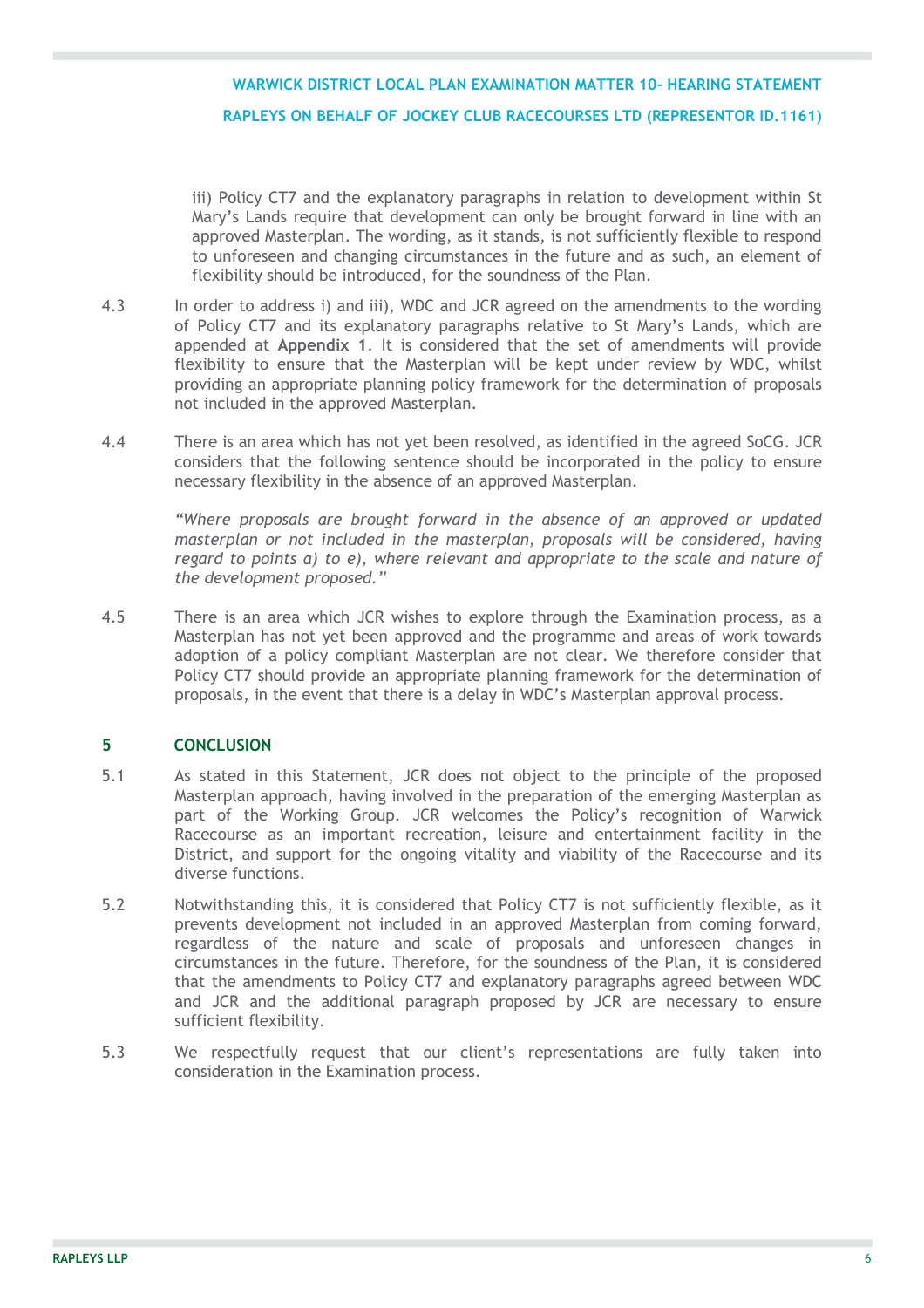Appendix 1 AGREED AMENDMENTS TO POLICY CT7 AND EXPLANATORY PARAGRAPHS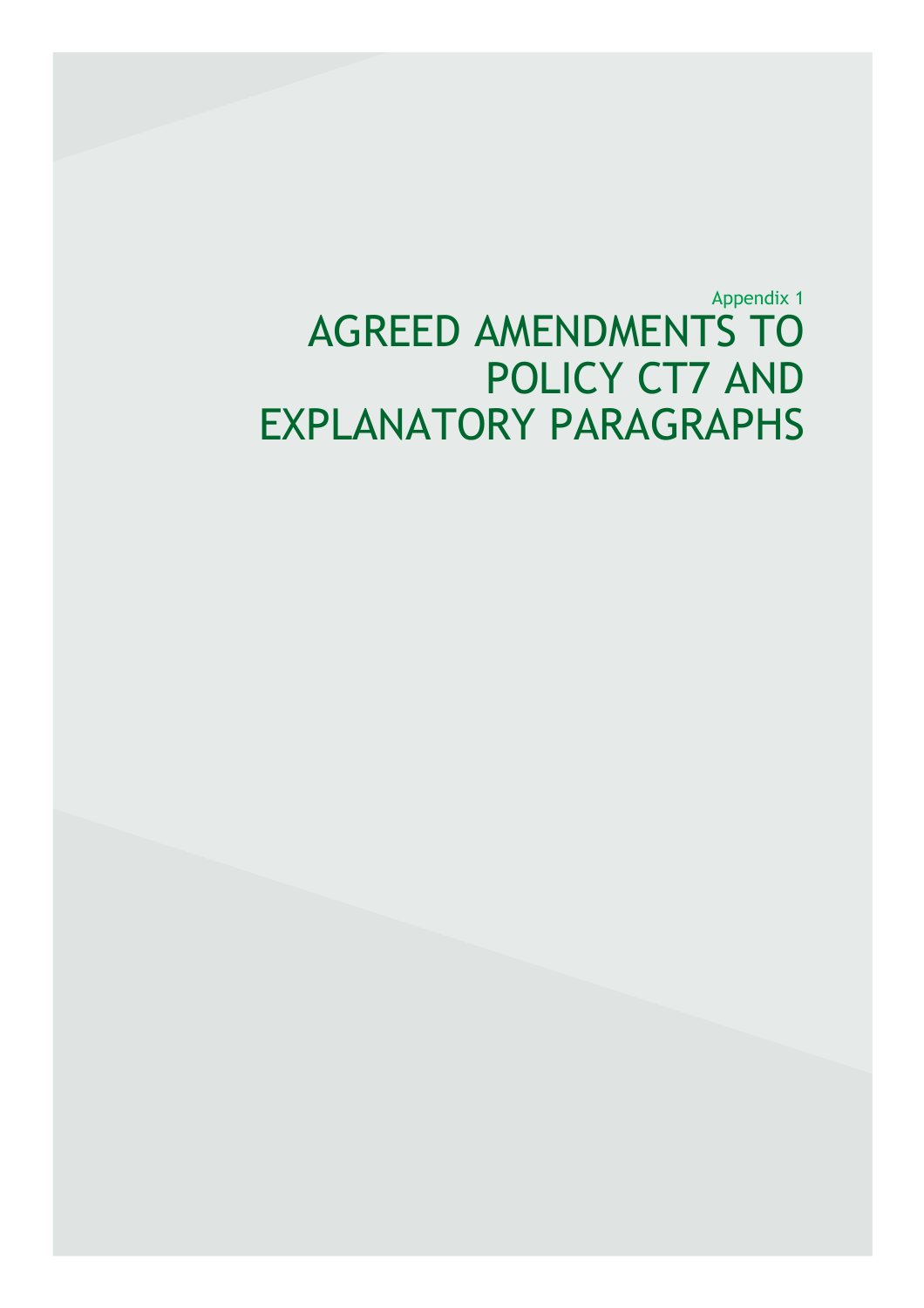

### **AGREED AMENDMENTS TO POLICY CT7 AND THE EXPLANATORY PARAGRAPHS**

### As set out in the Statement of Common Ground between Warwick District Council and Jockey Club Racecourses Ltd

In line with the agreed matters identified in Section 4 of the Statement of Common Ground, the following amendments to Policy CT7 and the explanatory paragraphs have been agreed between WDC and JCR. It should be noted that these amendments relate to St Mary's Lands only and do not represent Warwick Castle's in interest. The proposed amendments in blue text are WDC's amendments in WDC's Proposed Amendments to the Local Plan Publication Draft 2015 (Examination Ref: LP21) with **green text** identifying the agreed amendments between the parties.

#### **Agreed Amendments**

*"CT7 Warwick Castle and St Mary's Lands, Warwick*

*Development at Warwick Castle or St Mary's Lands, including Warwick Racecourse (within the boundaries defined on the Policy Map) will only be permitted where it is brought forward in line with an approved Masterplan setting out the development principles and broad areas for development, indicating the type of uses proposed and, in the case of the Castle, a Conservation Plan for the historic asset. The Masterplan for each, will provide the framework within which planning applications will be determined and will:* 

*a) identify the physical and economic context;*

*b) identify the development principles to underpin future development proposals;*

*c) identify the significance of heritage assets within the vicinity, setting out how these will be sustained and enhanced (including listed buildings, listed parks and gardens, conservation areas and historic landscapes);*

*d) identify the location of developments, demonstrating how proposals will relate to the heritage assets and how they will enhance the positive contribution the asset makes to sustainable communities and to the character and distinctiveness of the area; and*

*e) identify how the proposals support the vitality and viability of the local economy.*

*Explanation* 

#### *Warwick Castle*

*3.136 Warwick Castle is a nationally/internationally renowned tourist attraction bringing significant benefits to the local economy. It is a Grade 1\* listed building and Scheduled Monument set within Grade 1 landscaped grounds. The site includes several other Listed Buildings.*

*3.137 Balancing the development pressures with the sensitivity of the location is an on-going challenge. Further there are opportunities to enhance the links between the Castle and Warwick Town Centre, bringing economic benefits to the Town Centre. The challenge is to ensure development within the Castle grounds does not undermine the range of facilities and services available in the adjacent Town Centre.*

*3.138 In this context this policy seeks to support the role of Warwick Castle as a nationally/internationally renowned attraction at the same time as ensuring the significance of the local heritage assets (including the Castle itself) are sustained and enhanced. It is also important that the mix of activities on offer within the Castle grounds allows both the Castle and the Town Centre to play to their strengths to the mutual benefit of both.*

*3.139 It is therefore proposed that individual projects requiring planning permission should be brought forward within the context of a Masterplan for Warwick Castle. This will be a positive strategy for the conservation and enjoyment of the historic environment. The Masterplan should be kept under review. Should other development proposals for the Castle site be promoted, these will be considered in light of points (a) to (e) in Policy CT7 and other policies within the Local Plan.*

#### *Warwick Racecourse and St Mary's Lands*

*3.140 Warwick Racecourse and St Mary's Lands provides an important recreation, leisure and entertainment facility. Given the role of the Racecourse and St Mary's Lands in the local economy and community, the ongoing vitality and viability of this facility is supported. However, the Racecourse and St Mary's Lands lies*